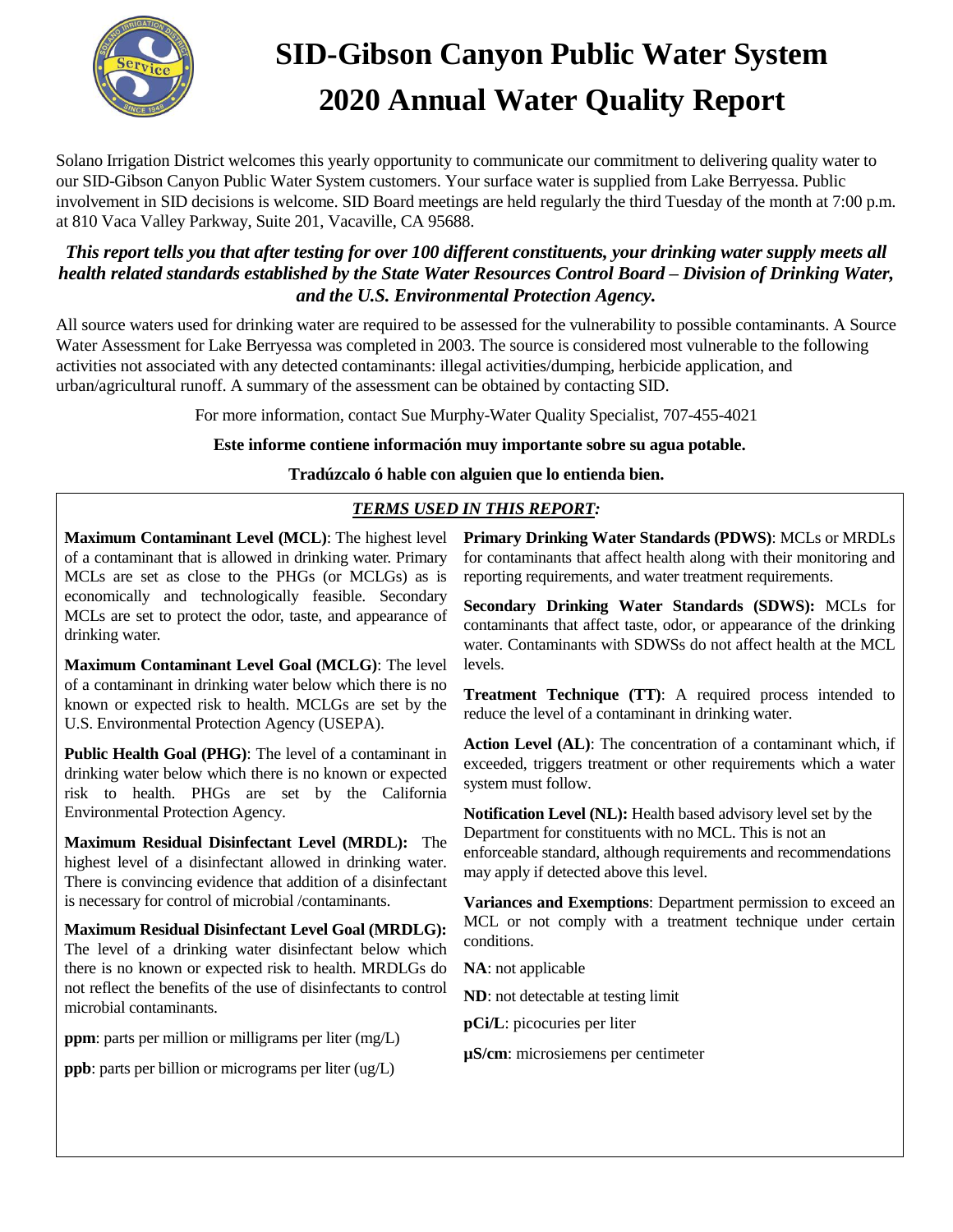**The sources of drinking water** (both tap water and bottled water) include rivers, lakes, streams, ponds, reservoirs, springs, and wells. As water travels over the surface of the land or through the ground, it dissolves naturally-occurring minerals and, in some cases, radioactive material, and can pick up substances resulting from the presence of animals or from human activity.

#### **Contaminants that may be present in source water include:**

- *Microbial contaminants*, such as viruses and bacteria, that may come from sewage treatment plants, septic systems, agricultural livestock operations, and wildlife.
- *Inorganic contaminants*, such as salts and metals, that can be naturally-occurring or result from urban stormwater runoff, industrial or domestic wastewater discharges, oil and gas production, mining, or farming.
- *Pesticides and herbicides*, which may come from a variety of sources such as agriculture, urban stormwater runoff, and residential uses.
- *Organic chemical contaminants*, including synthetic and volatile organic chemicals, that are byproducts of industrial processes and petroleum production, and can also come from gas stations, urban stormwater runoff, agricultural application, and septic systems.
- *Radioactive contaminants*, which can be naturally-occurring or be the result of oil and gas production and mining activities.

**In order to ensure that tap water is safe to drink**, USEPA and the State Water Resources Control Board – Division of Drinking Water (DDW) prescribe regulations that limit the amount of certain contaminants in water provided by public water systems. DDW regulations also establish limits for contaminants in bottled water that must provide the same protection for public health.

**The tables below list all of the drinking water contaminants that were detected during the most recent sampling for the constituent**. The presence of these contaminants in the water does not necessarily indicate that the water poses a health risk. DDW allows systems to monitor for certain contaminants less than once per year because the concentrations of these contaminants do not change frequently.

| <b>TABLE 1 - SAMPLING RESULTS SHOWING THE DETECTION OF BACTERIA</b> |                                     |                                                     |                                                                                                            |     |                |                                                                                                                                        |  |  |  |  |  |
|---------------------------------------------------------------------|-------------------------------------|-----------------------------------------------------|------------------------------------------------------------------------------------------------------------|-----|----------------|----------------------------------------------------------------------------------------------------------------------------------------|--|--|--|--|--|
| <b>Microbiological</b><br><b>Constituents</b>                       | <b>Highest No.</b><br>of detections | No. of<br>months<br>in<br>violation                 | <b>MCL</b>                                                                                                 |     | <b>MCLG</b>    | <b>Typical Source of Bacteria</b>                                                                                                      |  |  |  |  |  |
| <b>Total Coliform Bacteria</b>                                      | (In a mo.)<br>$\Omega$              | $\Omega$                                            | More than 1 sample in a<br>month with a detection                                                          |     | $\theta$       | Naturally present in the environment                                                                                                   |  |  |  |  |  |
| E. coli                                                             | (In the year)<br>$\Omega$           | $\mathbf{0}$                                        | A routine sample and a repeat<br>sample detect total coliform<br>and either sample also detects<br>E. coli |     | $\theta$       | Human and animal fecal waste                                                                                                           |  |  |  |  |  |
| <b>TABLE 2 - CUSTOMER TAP SAMPLING RESULTS FOR LEAD AND COPPER</b>  |                                     |                                                     |                                                                                                            |     |                |                                                                                                                                        |  |  |  |  |  |
| <b>Lead and Copper</b><br>(reporting units)                         | No. of<br>samples<br>collected      | 90 <sup>th</sup><br>percentile<br>level<br>detected | No. of sites<br>exceeding AL                                                                               | AL  | <b>PHG</b>     | <b>Typical Source of Constituent</b>                                                                                                   |  |  |  |  |  |
| Lead (ppb)<br>7/22/2020                                             | 10                                  | <b>ND</b>                                           | $\Omega$                                                                                                   | 15  | $\overline{c}$ | Internal corrosion of household water<br>plumbing systems; discharges from<br>industrial manufacturers; erosion of natural<br>deposits |  |  |  |  |  |
| Copper (ppm)<br>7/22/2020                                           | 10                                  | 0.13                                                | $\Omega$                                                                                                   | 1.3 | 0.30           | Internal corrosion of household water<br>plumbing systems; erosion of natural<br>deposits; leaching from wood preservatives            |  |  |  |  |  |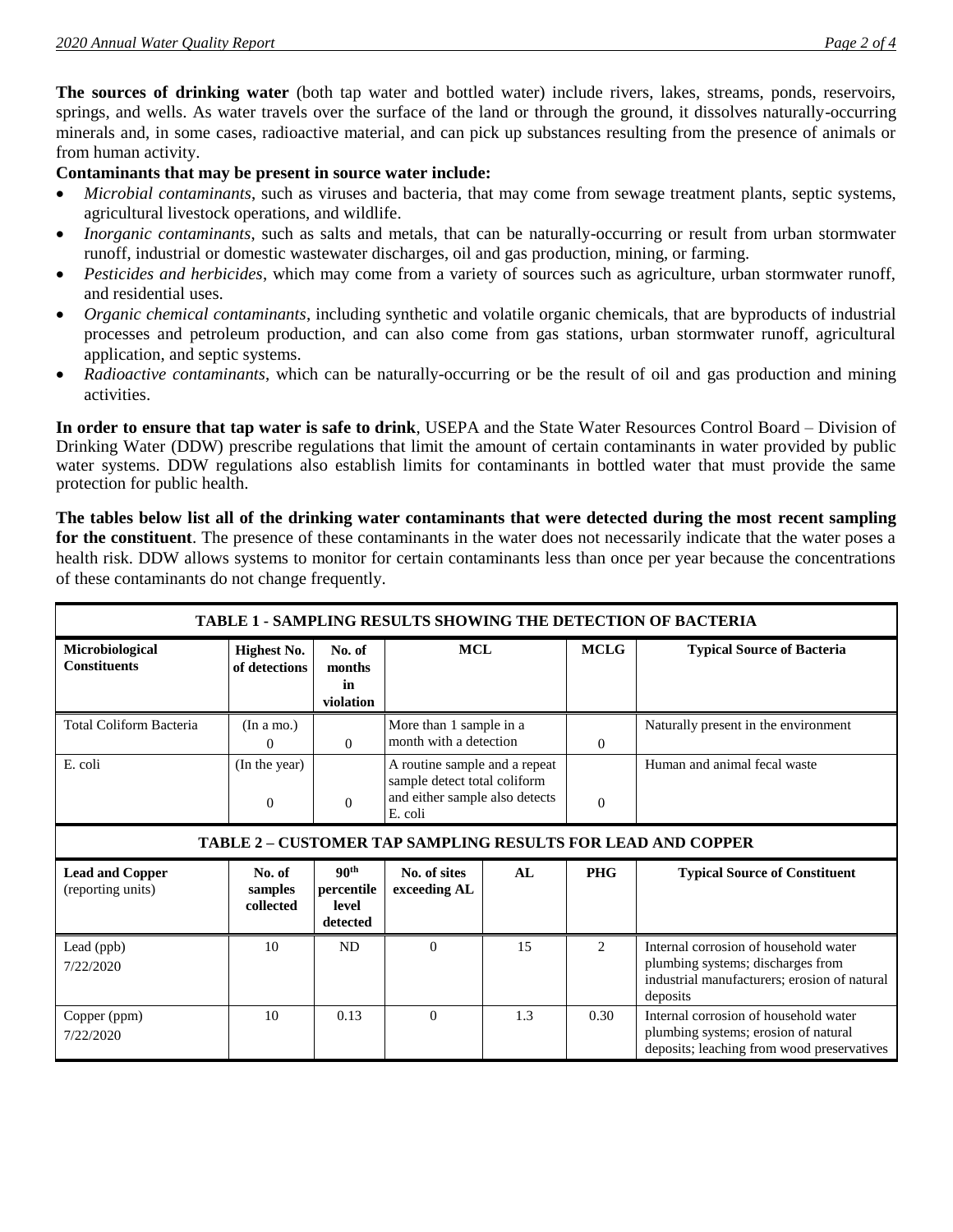*2020 Annual Water Quality Report Page 3 of 4*

|                                                                                                               |                       |                                     |                                      |                                      | <b>TABLE 3 - SAMPLING RESULTS FOR SODIUM AND HARDNESS</b>                                                                                                     |                                 |                                                                              |  |  |
|---------------------------------------------------------------------------------------------------------------|-----------------------|-------------------------------------|--------------------------------------|--------------------------------------|---------------------------------------------------------------------------------------------------------------------------------------------------------------|---------------------------------|------------------------------------------------------------------------------|--|--|
| <b>Constituent</b><br>(reporting units)                                                                       | <b>Sample</b><br>Date | Average<br>Level<br><b>Detected</b> | <b>Range of</b><br><b>Detections</b> |                                      | <b>MCL</b>                                                                                                                                                    | <b>PHG</b><br>(MCLG)            | <b>Typical Source of Constituent</b>                                         |  |  |
| Sodium (ppm)                                                                                                  | 3/17/2020             | 19                                  | 19                                   |                                      | none                                                                                                                                                          | none                            | Generally found in ground & surface water                                    |  |  |
| Hardness (ppm)                                                                                                | 3/17/2020             | 150                                 |                                      | 150                                  | none                                                                                                                                                          | none                            | Generally found in ground & surface water                                    |  |  |
|                                                                                                               |                       |                                     |                                      |                                      |                                                                                                                                                               |                                 | TABLE 4 - DETECTION OF CONSTITUENTS WITH A PRIMARY DRINKING WATER STANDARD   |  |  |
| <b>Constituent</b><br>(reporting units)                                                                       | <b>Sample</b><br>Date | Average<br>Level<br><b>Detected</b> |                                      | <b>Range of</b><br><b>Detections</b> | <b>MCL</b><br>[MRDL]                                                                                                                                          | <b>PHG</b><br>(MCLG)<br>[MRDLG] | <b>Typical Source of Constituent</b>                                         |  |  |
| Barium (ppm)                                                                                                  | 3/17/2020             | ND                                  |                                      | <b>ND</b>                            | 1                                                                                                                                                             | 2                               | Erosion of natural deposits                                                  |  |  |
| Fluoride (ppm)                                                                                                | 3/17/2020             | ND                                  | <b>ND</b>                            |                                      | 2.0                                                                                                                                                           | $\mathbf{1}$                    | Erosion of natural deposits                                                  |  |  |
| Disinfection Byproducts, Disinfectant Residuals, and Disinfection Byproduct Precursors in Distribution System |                       |                                     |                                      |                                      |                                                                                                                                                               |                                 |                                                                              |  |  |
| Total Trihalomethanes (ppb)                                                                                   | Quarterly<br>2020     | 78                                  |                                      | 53-68                                | 80 <sup>1</sup>                                                                                                                                               | <b>NA</b>                       | By-product of drinking water<br>chlorination                                 |  |  |
| Haloacetic Acids (ppb)                                                                                        | Quarterly<br>2020     | 58                                  | $37 - 43$                            |                                      | 60 <sup>1</sup>                                                                                                                                               | <b>NA</b>                       | By-product of drinking water<br>chlorination                                 |  |  |
| Chlorine (ppm)                                                                                                | Monthly<br>2020       | 1.15                                |                                      | $0.64 - 1.48$                        | $[4.0]$                                                                                                                                                       | [4]                             | Drinking water disinfectant added for<br>treatment                           |  |  |
|                                                                                                               |                       |                                     |                                      |                                      |                                                                                                                                                               |                                 | TABLE 5 - DETECTION OF CONSTITUENTS WITH A SECONDARY DRINKING WATER STANDARD |  |  |
| Constituent<br>(reporting units)                                                                              | <b>Sample</b><br>Date | Average<br>Level<br><b>Detected</b> |                                      | <b>Range of</b><br><b>Detections</b> | <b>MCL</b>                                                                                                                                                    | <b>PHG</b><br>(MCLG)            | <b>Typical Source of Constituent</b>                                         |  |  |
| Chloride (ppm)                                                                                                | 3/17/2020             | 7.2                                 |                                      | 7.2                                  | 500                                                                                                                                                           | <b>NA</b>                       | Runoff/leaching from natural deposits;<br>seawater influence                 |  |  |
| Odor (ton)                                                                                                    | 3/17/2020             | 1.3                                 |                                      | 1.3                                  | 3                                                                                                                                                             | <b>NA</b>                       | Naturally occuring                                                           |  |  |
| Specific Conductance (µS/cm)                                                                                  | 3/17/2020             | 340                                 |                                      | 340                                  | 1600                                                                                                                                                          | <b>NA</b>                       | Substances that form ions when in<br>water; seawater influence               |  |  |
| Sulfate (ppm)                                                                                                 | 3/17/2020             | 38                                  |                                      | 38                                   | 500                                                                                                                                                           | <b>NA</b>                       | Runoff/leaching from natural deposits;<br>industrial wastes                  |  |  |
| Total Dissolved Solids (ppm)                                                                                  | 3/20/2019             | 200                                 |                                      | 200                                  | 1000                                                                                                                                                          | <b>NA</b>                       | Runoff/leaching from natural deposits                                        |  |  |
|                                                                                                               |                       |                                     |                                      |                                      |                                                                                                                                                               |                                 | <b>TABLE 6 - SAMPLING RESULTS RELATED TO TREATMENT OF SURFACE WATER</b>      |  |  |
| <b>Treatment Technique</b><br>(Type of approved filtration technology used)                                   |                       |                                     | Membrane Microfiltration             |                                      |                                                                                                                                                               |                                 |                                                                              |  |  |
| Turbidity Performance Standards<br>(that must be met through the water treatment process)                     |                       |                                     |                                      |                                      | Turbidity of the filtered water must:<br>$1 - Be$ less than or equal to $0.1$ NTU in 95% of measurements in a month.<br>$2 - Not exceed 1.0 NTU$ at any time. |                                 |                                                                              |  |  |
|                                                                                                               |                       |                                     |                                      |                                      |                                                                                                                                                               |                                 |                                                                              |  |  |
| Lowest monthly percentage of samples that met Turbidity<br>Performance Standard No. 1.                        |                       |                                     |                                      |                                      |                                                                                                                                                               |                                 | 97.8%                                                                        |  |  |
| Highest single turbidity measurement during the year                                                          |                       |                                     |                                      |                                      |                                                                                                                                                               |                                 | 0.187 NTU                                                                    |  |  |

**1** Compliance is based on a locational running annual average (RAA).